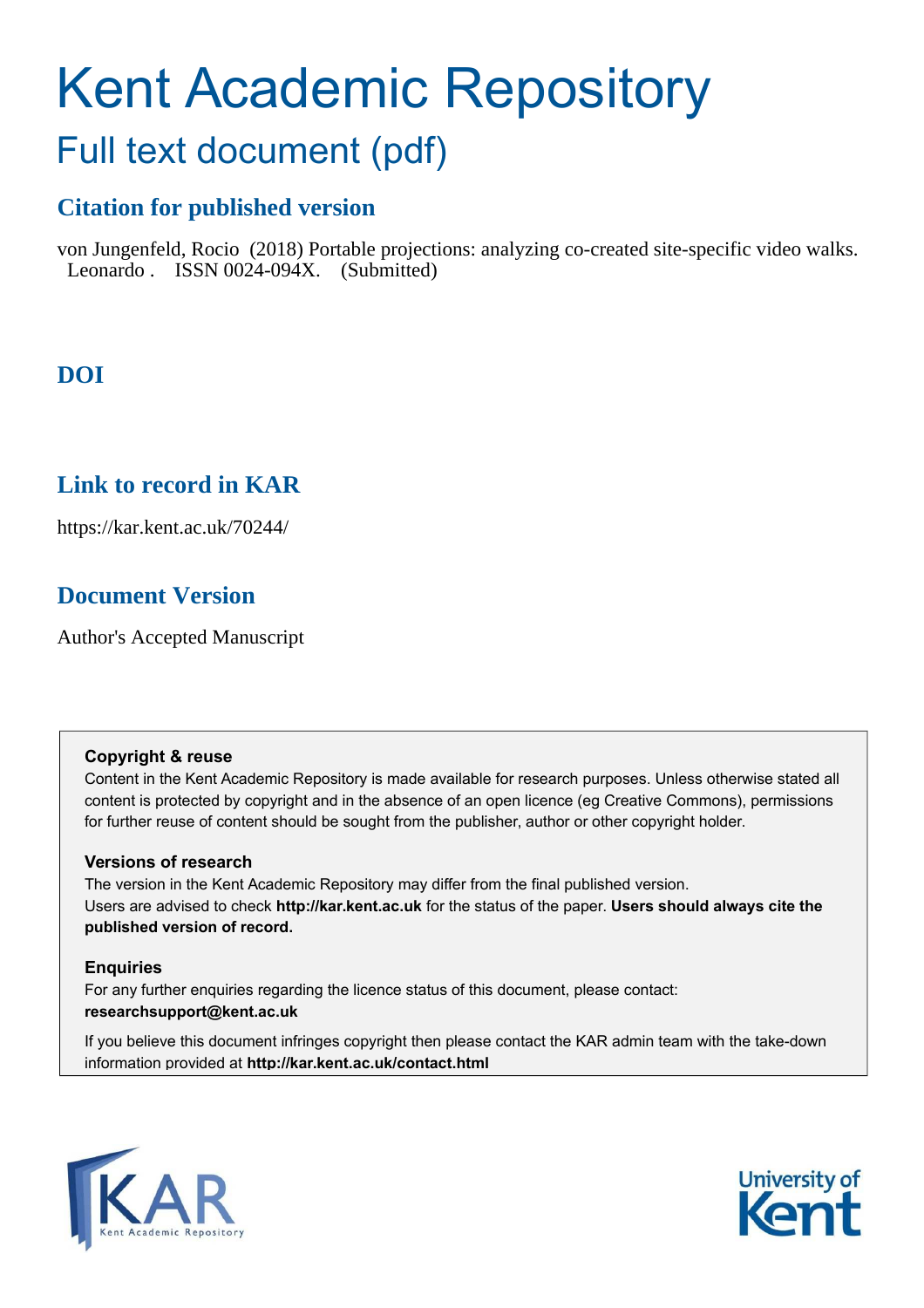#### **Title –** Portable projections: analyzing co-created site-specific video walks

**Author** – Rocio von Jungenfeld (artist/researcher), University of Kent, School of Engineering and Digital Arts, Jennison Building, Canterbury, CT2 7NT, UK. Email: <r.vonjungenfeld@kent.ac.uk>. Website: <rociojungenfeld.eu>. ORCID: 0000-0002-2154-8054

**Abstract –** The author discusses key findings of a series of video walks developed as part of her practice-based PhD research (2011- 2014). Four video walks were produced for handheld projectors and tested in four different public spaces. The first video walks (*The Surface Inside* – 2011; *I-Walk* – 2012) were guided and only one handheld projector was available. The latter (*Walk-itch* – 2013; (*wh)ere land* – 2014) were created for multiple handheld projectors, offering participants a co-creative role. On-site observations revealed a shift in participants' engagement between earlier and later video walks. A three-fold method for analyzing audiovisual documentation also emerged during the research.

#### **<1> INTRODUCING VIDEO WALKS </1>**

Following a project that involved interventions with wool in the streets of Edinburgh and the videoing of these interventions for later projection indoors, I started thinking about how to move away from fixed media installations in architectural spaces. The pressing question at the time was: Why confine artworks to fixed spaces when digital devices allow us to move while media unfolds around us?

The first attempt (pilot) was producing a piece for a screen-based portable electronic device (PED) that allowed people to walk while looking at and listening to the artwork. Through this experiment, I realized the limitations of a screen-based approach. So, before committing to developing a series of works for screen-based PEDs, I invited three people to walk with a video-walk devised for an iPod (video and audio) and to report back on their experience. Independently of whether the images (or audio) synchronized with the city environment or not, overall the feedback was consistent: looking at the screen while walking was difficult, often dangerous, and failed to deliver a convincing augmentation of the environment; screen content and tangible environments did not merge. Participants reported safety issues: oncoming traffic, both human and motorized, conflicting with the screen-based approach. While walking, they struggled when the audiovisual content stimulated both aural and visual senses simultaneously, causing sensorial overload.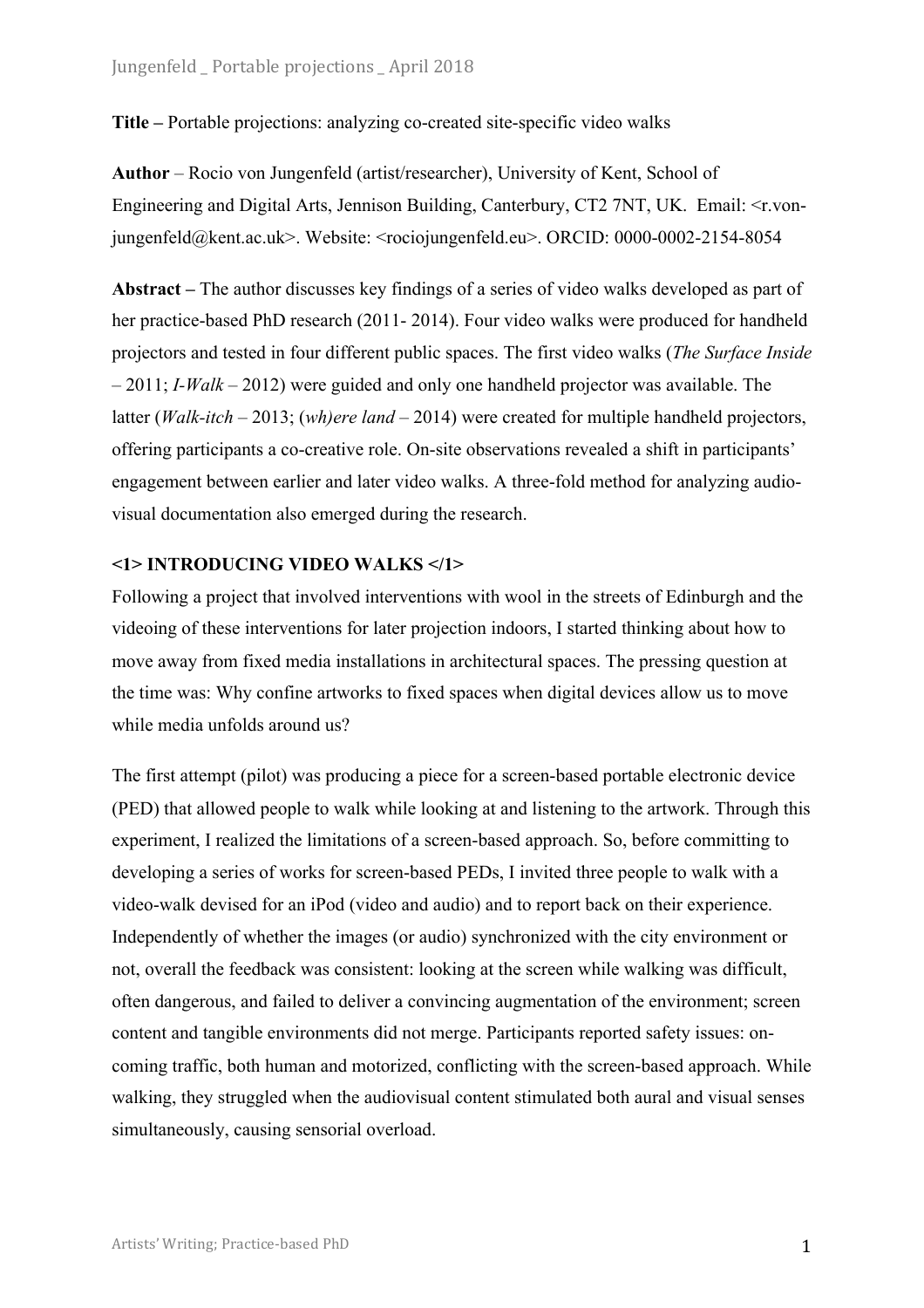From the distance, I observed participants perform a common gesture: looking at the screen at the start and soon putting the device away in their pockets. This meant sound accompanied them while they were free to look around to safely navigate the environment. Besides the fact that it was winter and that holding the device while walking meant not being able to shelter their hands in their pockets, participants' comments supported the observations: looking at the screen while being deprived of sonically perceiving the surrounding was not feasible while in motion. I was simply asking too much of participants.

If the issue was the screen, we needed to move away from it. Could handheld projectors offer a better experience? As seen in Figure 1, these projectors are bright enough to cast images onto surrounding surfaces, meaning that participants could pay attention to the projections that illuminate their paths. The first test with a portable projector was in a park at night. This allowed me to assess the type of images that displayed clearly on surfaces (e.g. tree, ground) and how the distance between projector and surface affected the sharpness and brightness of the images. I then embarked on producing four site-specific video walks for handheld projectors, for safer sites. These video walks were the core of the research [1], and audiovisual data derived from each of them can be accessed online [2].



Fig. 1. Handheld projector casting image onto the wet surface of a wooden bench (Edinburgh, UK). Image credit: Chih-Peng Lucas Kao.

# **<1> DEVELOPING VIDEO WALKS </1>**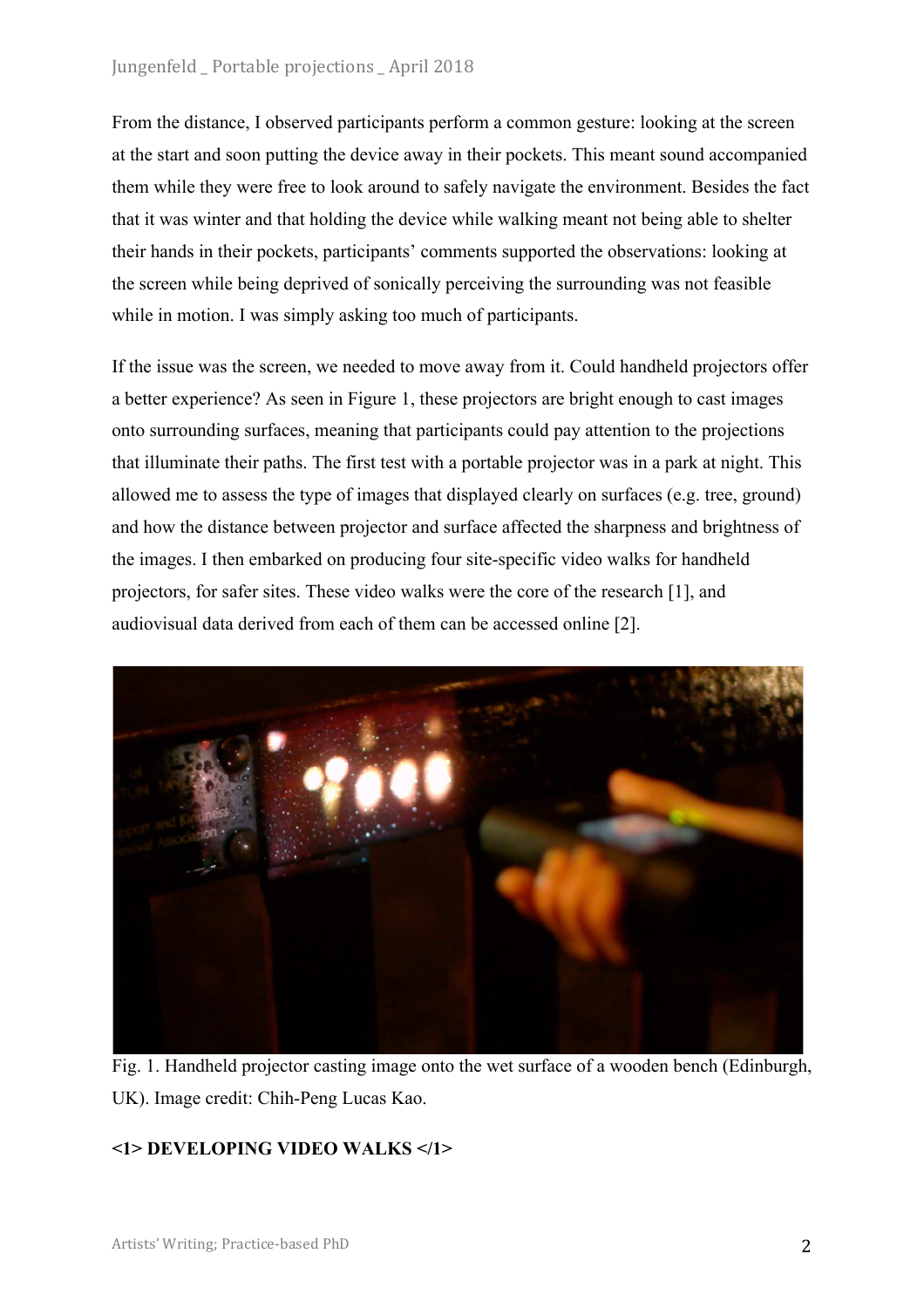#### Jungenfeld \_ Portable projections \_ April 2018

Reflecting now on the process of developing the four video walks is easy, the connections between the theoretical aspects of the project and the practice are clear, but while producing the video walks the connections were hazy. There is a striking difference between making and linking theoretical discourses and practice. While immersed in the making process one is concerned with the conceptual and technical aspects of the artwork: Where and how is it going to be presented? How will the video walk relate to the site and public? Which formats can portable projectors play? What are the best compression algorithms for these formats? Which surfaces could be used as projection-screens? How long will it take people to walk from A to B? The list could go on, but you get the point. When you are immersed in the production process, the theoretical underpinnings fade (not disappear) into the background.

It was prior to and after production that issues regarding the textural composition of environments, the perception of spatio-temporal relations, the formation of media cocoons [3] around PEDs, and other questions tended to occupy my mind. In the process of making the four video walks (*The Surface Inside* – 2011; *I-Walk* – 2012; *Walk-itch* – 2013; (*wh)ere land* – 2014), new strategies for bringing video content out of the screen, walking with people and PED in a specific site, and sharing projections with others were developed.

The first video walks (*The Surface Inside*; *I-Walk*) were guided and dealt with the textural qualities of environments and the embodied experience of walking. Only one handheld projector was available, so the group followed one projection. The guide led the group through the site while the actions of participants were limited, the group stretching and contracting as it moved and stopped. Amongst other things, useful reflections about trail following [4] and path making [5] resulted from these guided video walks.

The latter two (*Walk-itch*; (*wh)ere land*) were designed for multiple handheld projectors, offering participants a more active role as co-producers, and addressed the notion of positioning oneself in relation to others and the environment. Participants grouped and regrouped, explored the site and projections on their own terms, freely sharing the textures generated by the superimposition of moving images onto physical surfaces.

Although the last video walks were more in tune with the discourse developed in the thesis [6], it is worth emphasizing that they built on the scaffolding provided by the first two video walks (portable projector) and the pilot (iPod). When the research started, I did not know how many video walks I would produce; how they would be connected; which aspects of each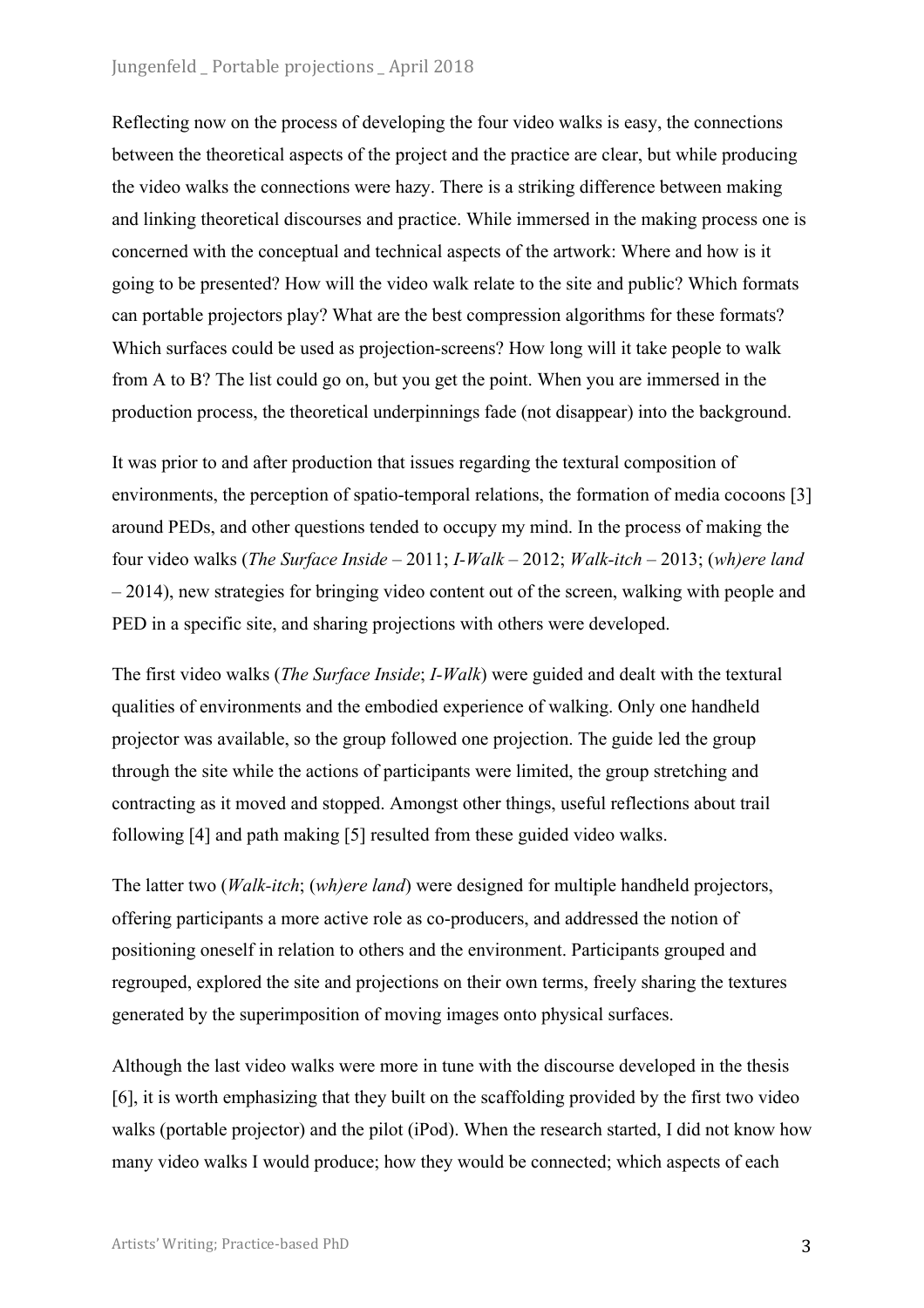video walk would feed into the next one; or which compromises I would have to make in relation to the site or the available PEDs. If I had known, I would not have been doing practice-based research, or research full stop [7].

Practice informs the research as it develops. There is no formula, but there is a sense of directionality in practice-based research. It is like jumping on a train without knowing its destination: you would not know the stops along the journey. You just have to trust there will be some stops you can explore and an end station where you can, eventually, get off.

## **<1> TWO GUIDED VIDEO WALKS </1>**

*The Surface Inside* – 2011; Building on observations and participants' feedback from the pilot, I set to produce video walks where visual content could be projected instead of restricted to flat screen surfaces. For the first guided video walk for portable projector, I collaborated with composer Shiori Usui.

First, we recorded audio and video content in the site, and edited it to create a coherent audiovisual composition that could be projected back onto the site. An elaborated discussion of the site and its visual-textural representation and perception has been thoroughly explored elsewhere [8], but the key idea is that a site is composed of different textural surfaces, some of which are more permanent than others, and that in every attempt to collect the textural qualities of an environment using an apparatus (e.g. audio, video) it is the past that is being preserved. However, if an image or moving images depicting the textures of a particular site are projected back onto the site, then different temporalities are superimposed and converge (see Fig. 2). When the superimposition is video-documented, this adds another layer of temporality and 'remediation' to the discussion [9] which we do not have time to go into.

The most relevant lessons learned from this video walk were from on-site observations and the subsequent analysis of video documentation (an ethnographic method used in walking research [10]) which provided supporting evidence for the observations. In this video walk only one device was used, but each participant carried their own PED to listen to the soundscape. The key issues were: 1. projections were more visible to participants at the front; 2. asking people to pre-load sound files was impractical and caused synchronization issues; and 3. the soundscape, although an effective immersive tool, isolated participants from one another and reinforced their media cocoons [11].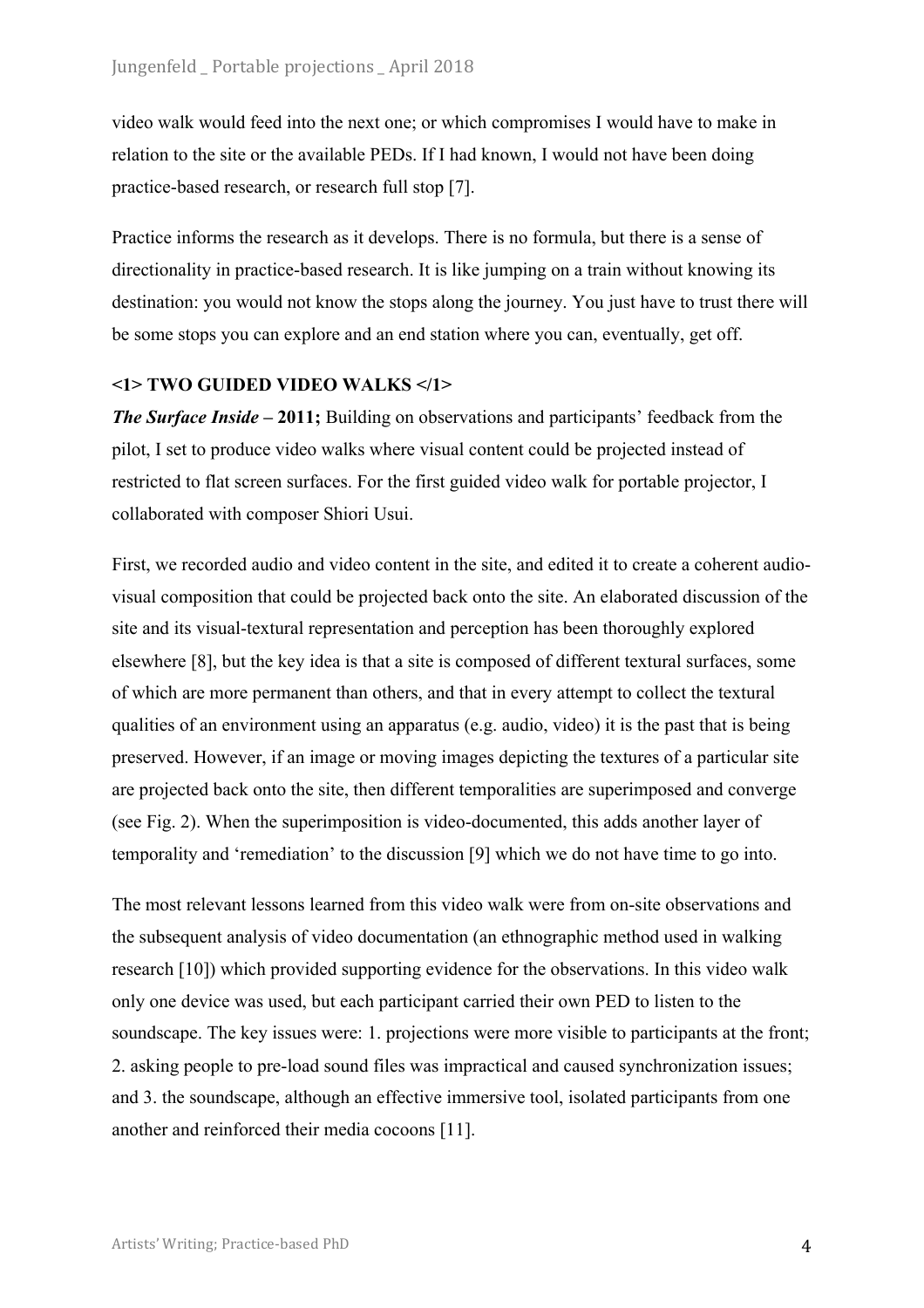

Fig. 2. Sequence of images depicting the superimposition of textural temporalities (Edinburgh, UK). Image credit: Chih-Peng Lucas Kao.

*I-Walk* **– 2012;** In this video walk the aim was to conceptually explore the production of environments and place using threads and movement [12], while building on insights gathered from previous video walks. To avoid media cocoons, this video walk was silent, allowing surrounding sounds to compose the soundscape. The video walk was conceived for outdoors and to take place in a cold winter night.

A large group participated in the video walk, so the challenge was ensuring access to the projections. I embedded several stops along the walk, giving people time to regroup. The stops happened when projecting onto walls, landmarks (e.g. stones or trees), or more obviously, the large origami houses I had strategically setup along the walk.

Prior to the public presentation, I invited a fellow I-Park resident to play with the handheld projector indoors. What I noticed was that he seemed closer to the artwork while holding the projector. As the I-Park resident featured in Figure 3 mentioned, the connection between him, the site and the projected content was stronger, which relates to discussions of embodiment and extended cognition [13], and contrasts with the experience of guided video walks.

Without the projector at hand, the experience (although shared) is co-produced but to a lesser degree. Similarly, when walking a path, you step into someone else's footsteps but when walking across a field you create a new path (*wayfaring* vs path finding) [14]. All existing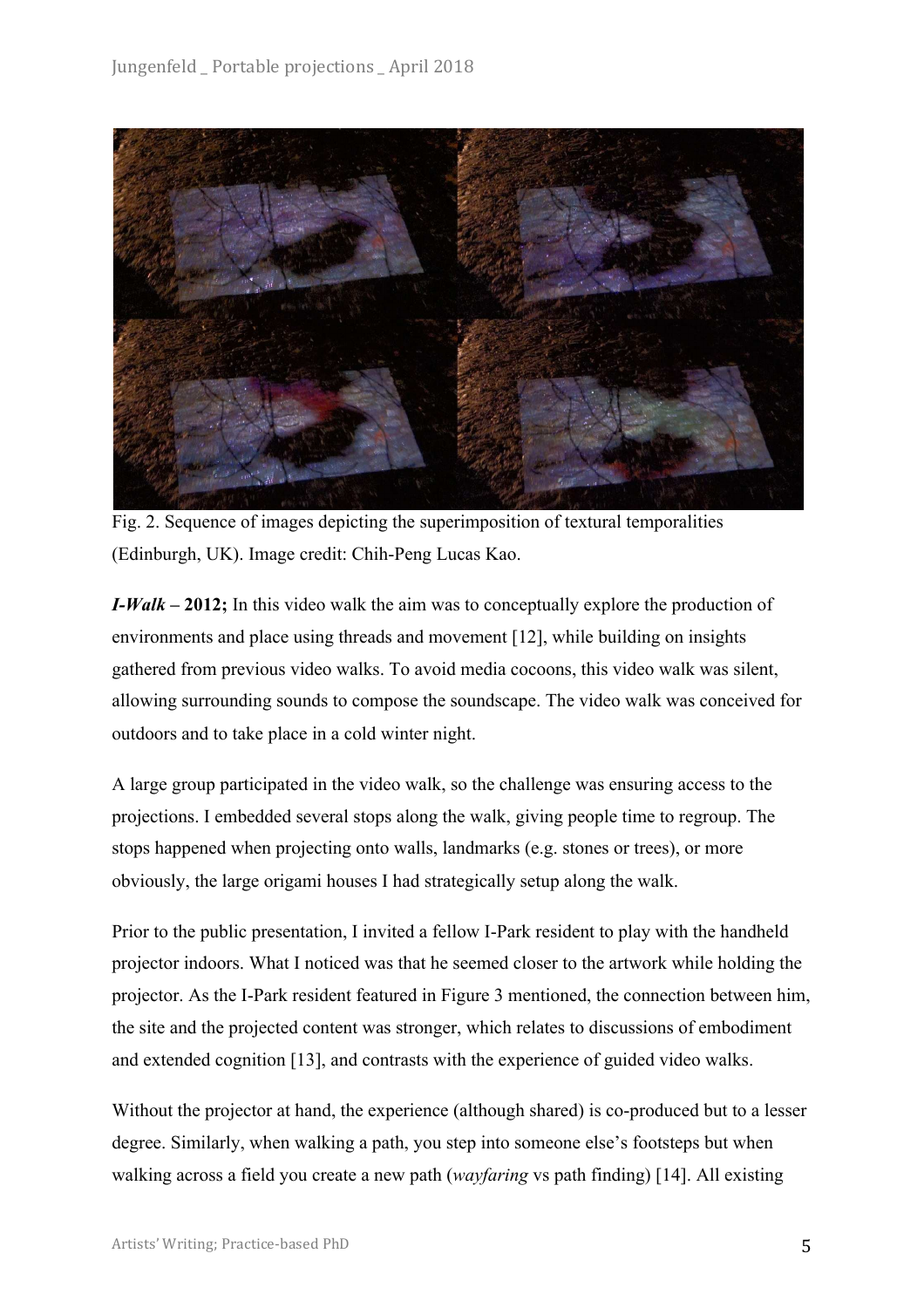paths are walked anew because it is impossible to walk in another person's footsteps with precision. But there is a difference in terms of agency: freedom to explore vs ability to follow. In video walks, *wayfaring* works with small groups, but with larger groups the projections are not available to all, and the ability to follow may be compromised. Also, if the connection between participants, site and projection is stronger when people hold the device, then this convergence needed to be explored further.



Fig. 3. Fellow I-Park resident hand holding and testing the projector (Connecticut, US). Image credit: Rocio von Jungenfeld.

# **<1> TWO CO-PRODUCED VIDEO WALKS </1>**

*Walk-itch* **– 2013;** The observations from *I-Walk* hinted at solutions for dealing with bigger groups and at the possibility of moving away from guided towards self-organized, distributed video walks. So, the question was: what if we have more handheld projectors and give participants the opportunity of playing with them? And, what if participants could project onto surfaces and textures and mediate the environment in real time?

On one hand, the challenge was sourcing enough devices to hand over to participants; on the other, was proposing an open-ended mediation approach that was engaging.

In previous guided video walks, media were fixed. Content was produced weeks, days before participants arrived. I edited a video and decided where to project during the guided video walks. Conversely, in this first self-directed video walk, portable projectors were handed over to participants who then decided what textures were projected where, how and for how long.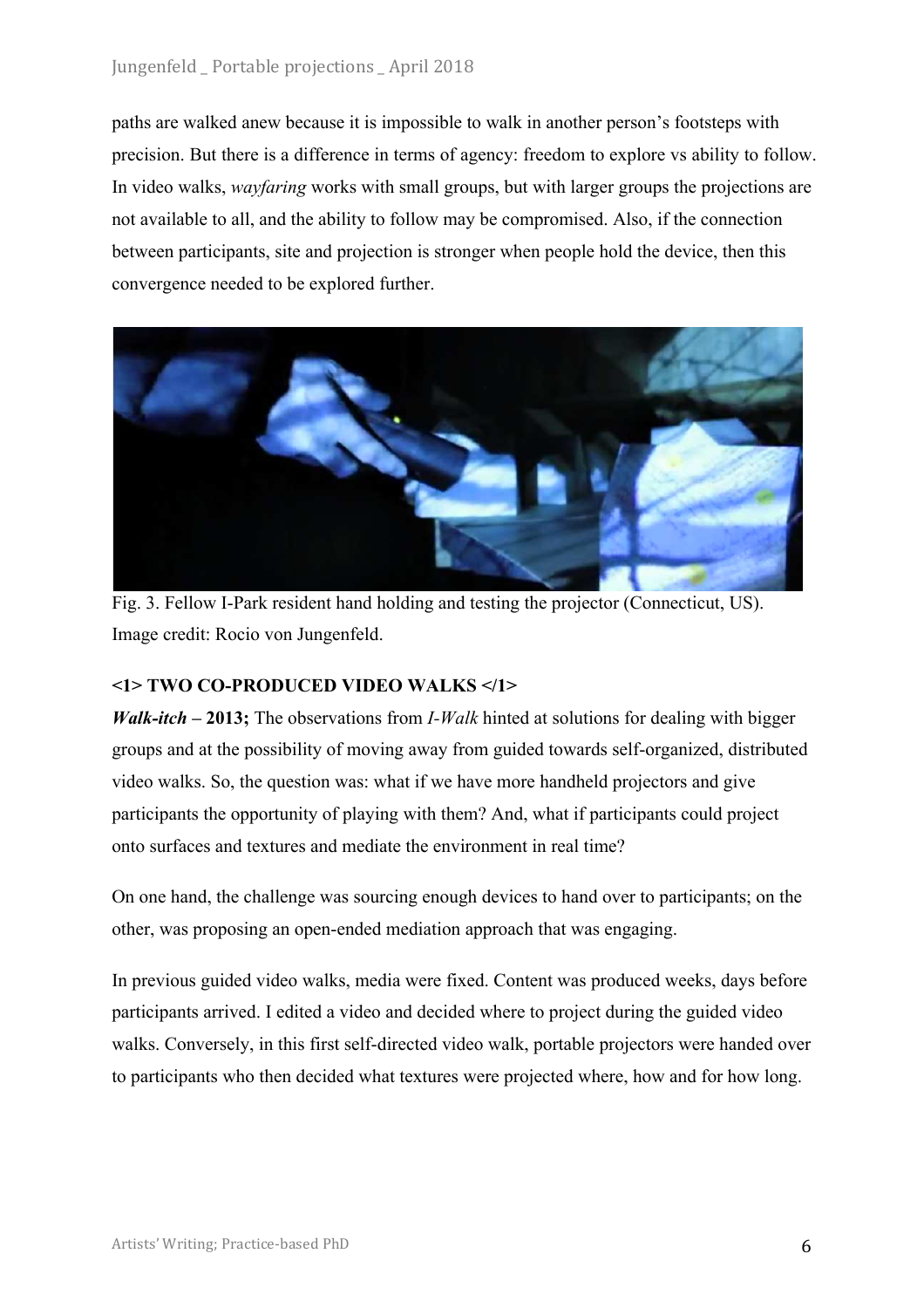#### Jungenfeld \_ Portable projections \_ April 2018

The devices were bundled in sets: handheld projector, radio frequency receiver, and spy camera. The sets were to be used in pairs: one person carried the spy camera (one hand); while the other held the projector and receiver (two hands). Participants had to collaborate to pick up content and project live visuals onto the site: reacting to each other's gestures and presence using their bodies (see Fig. 4); and combining their efforts to superimpose multiple projections (see Fig. 5). By handholding these PEDs and as a result of spontaneous body gestures, participants were able to modify and co-create the content that was projected during this collective video walk performance.



Fig. 4. Multiple live-feed projections (Edinburgh, UK). Image credit: Rocio von Jungenfeld and Chih-Peng Lucas Kao.

In line with Material Engagement Theory, while holding the devices, participants actively experienced their relations with the site, video walk and people. The handheld devices served as "enactive cognitive prostheses" [15], that expanded participants' agency, enabling them to embody, manipulate and co-create the video walk as they experienced and moved in the site together. Holding the projector and spy camera offered haptic experimentation of visuals, a way of touching in the distance, of connecting materials (e.g. furniture, fabrics) and people.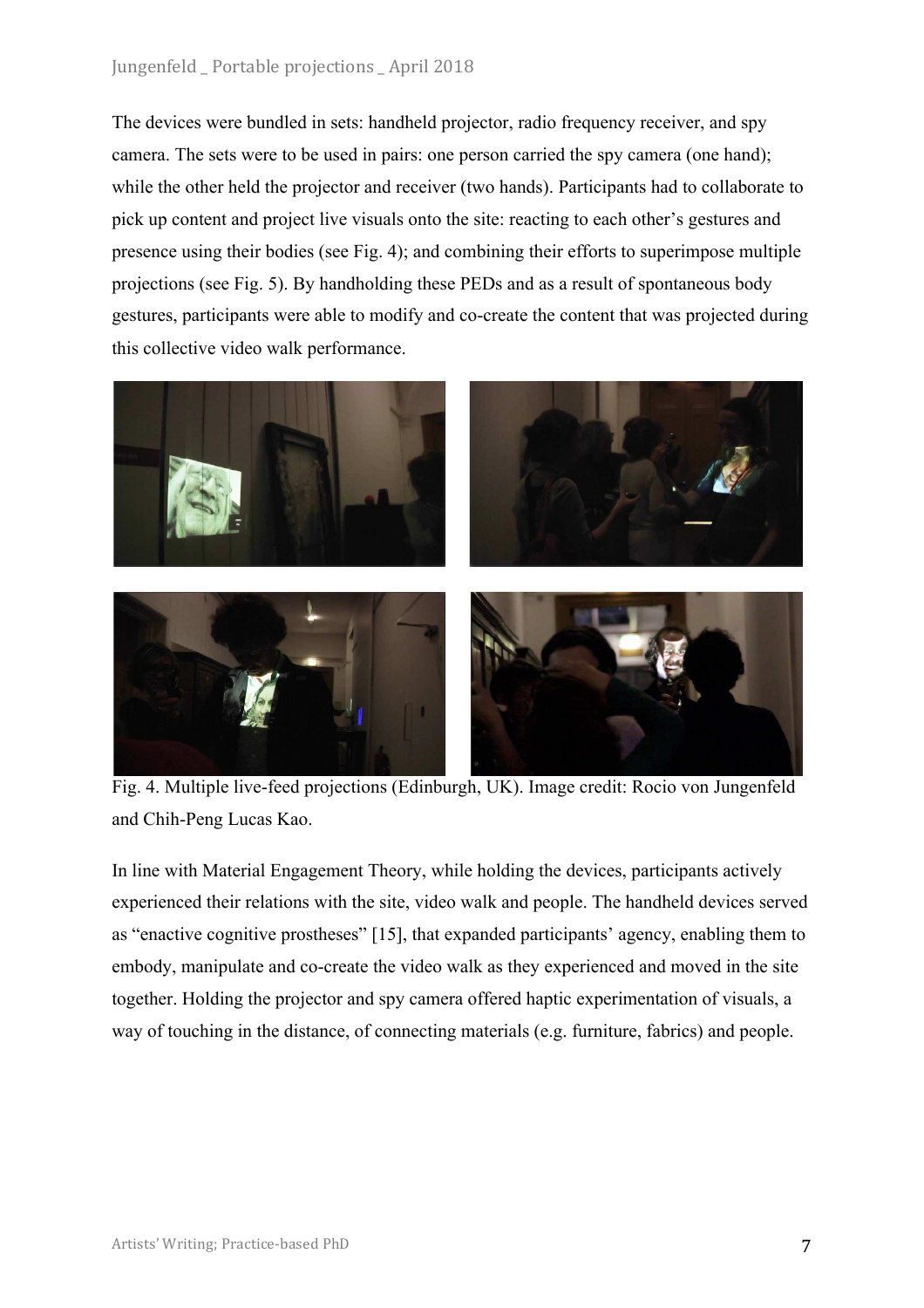

Fig. 5. Participant holding spy camera feeding content while two projections are superimposed (Edinburgh, UK). Image credit: Rocio von Jungenfeld.

**(***wh)ere land* **– 2014;** The multiplicity of projections and sense of collective production observed in *Walk-itch* were themes that needed to be explored further, but live-stream projections were discarded for the last video walk. The challenge was having multiple devices spread across a large site with insufficient illumination, which would result in poorly lit moving images (projections). Hence, a return to the initial fixed-media approach was needed, and projected visuals were edited beforehand. But by giving participants the chance to operate the handheld projectors as they move across the site, the projections were not fixed. Participants had agency to explore their connections to the artwork, site and each other in their own terms.

Handheld projectors were given to small groups (3-5 people) and people were invited to negotiate and share the PEDs amongst themselves. Together, participants decided where and how the moving images were projected. This approach minimized the issue of isolation (media cocoons) and of being too far away from the projections, enabling participants to collectively (and intimately), manipulate and combine the projections.

Some of the actions that participants performed during the video walk were documented from different people's perspectives (multiple angles). The audiovisual documentation showed participants exploring the possibilities that handheld projectors offered, for instance: projecting onto cloths, handbags (Fig. 6), the ground, benches, bins, skin, trees, stones, walls.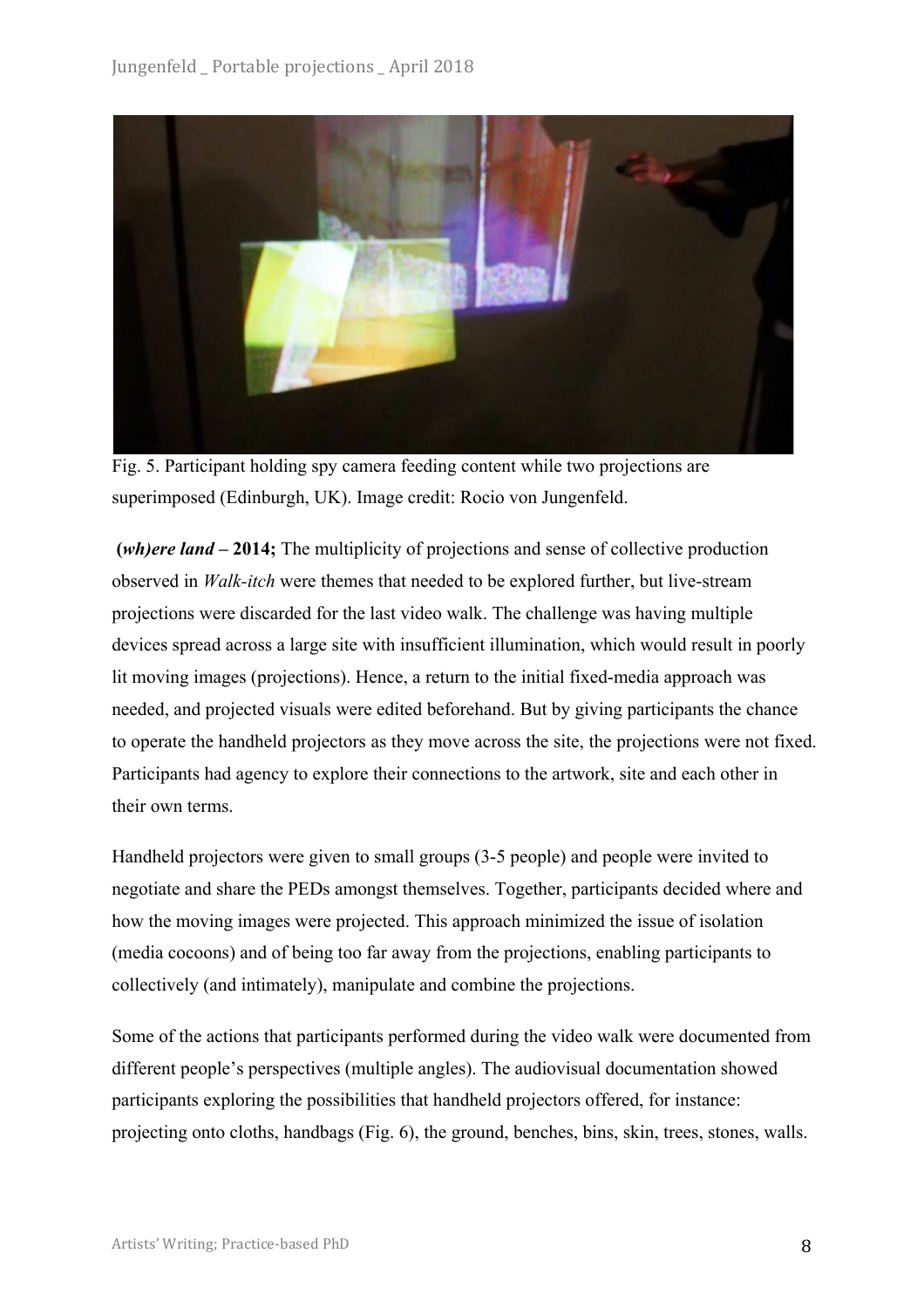

Fig. 6. Handbag of participant serving as portable projection surface (Hawick, UK). Image credit: Chih-Peng Lucas Kao.

Occasionally, the explorative efforts of different groups converged, as shown in Figure 7, when two groups brought their projections together, co-creating a hybrid digito-tangible space where textures – physical (asphalt) and digital (projections) – were superimposed.



Fig 7. Two groups converging and performing the projections (Hawick, UK). Image credit: Chih-Peng Lucas Kao.

As part of their group, each participant had the opportunity of having both a first-hand (path finding) and a *wayfaring* experience. Participants could merely observe the actions and walk along (*wayfaring*), or be actively involved while projecting, acting as projection surfaces (e.g. skin, cloths) or holding projection surfaces (e.g. handbags). Their agency within the *assemblage* of things that constituted the video walk was performed across the site and changed over time [16]. Participants could partake in various assemblages simultaneously and shift alliances to move from one assemblage to another (for a more detailed discussion see thesis).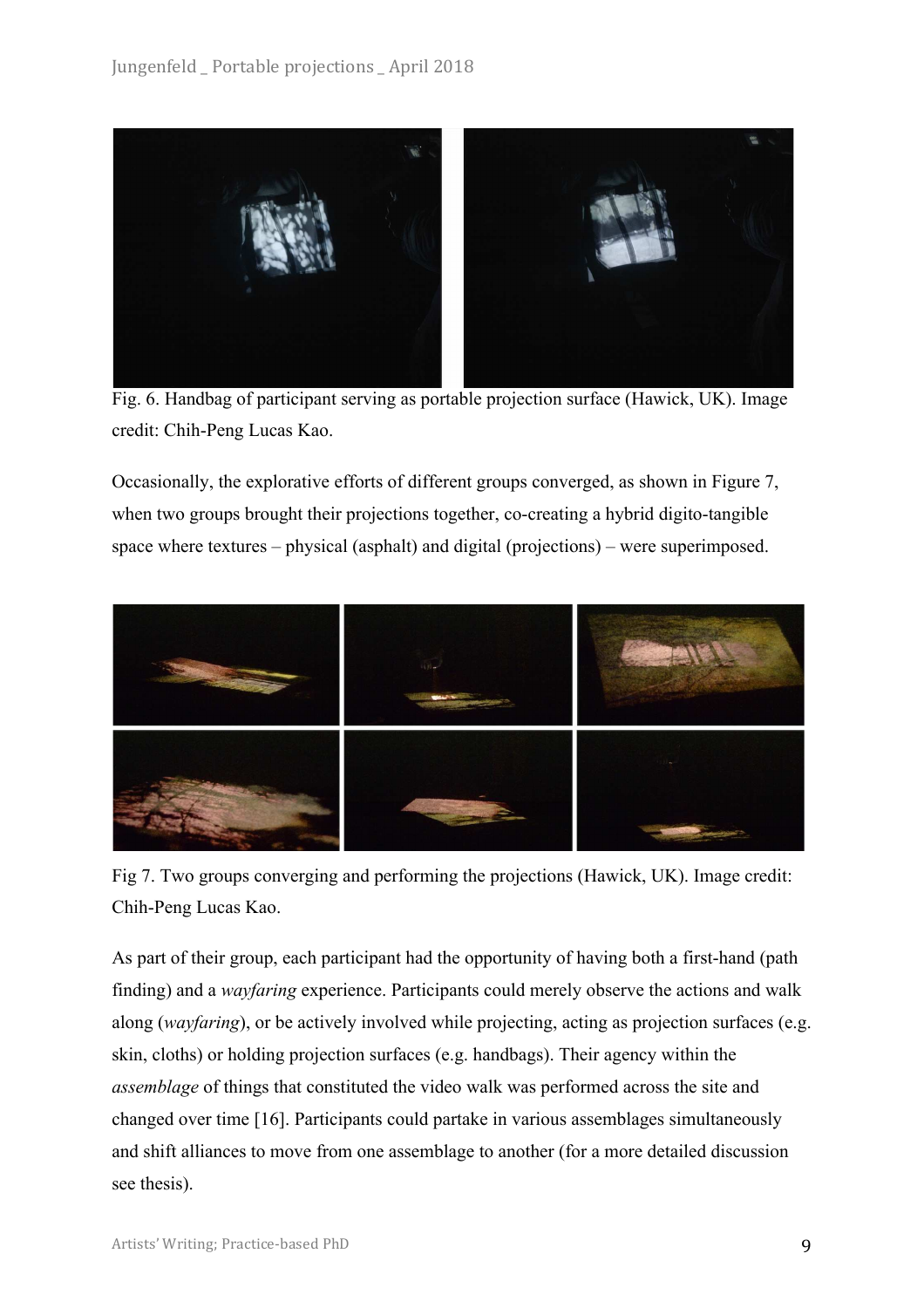#### **<1> ANALYSING THE DOCUMENTATION </1>**

The video walks were ephemeral, performed onsite only once or twice, so what remained from these creative research experiments was their audiovisual documentation. Where possible, I documented the video walks myself, but often had help from colleagues and occasionally participants who had documented the experience shared their data with me.

Over the lifetime of the project (2011-2014), I realized how challenging the site's low-light conditions were. Images and footage were generally dark or unfocused, and I had to work with these constraints during the analysis phase. In the last video walk, several participants documented their experiences on their mobile phones. Having access to these multiple perspectives opened the doors for developing a method to analyze audiovisual documentation which I had not envisioned when I started the research.

Further insights into how participants engaged with the video walks were possible thanks to the multi-perspective method I developed, which involved analyzing the audiovisual documentation through three lenses:

- 1. a *SPIDER view*, following Tim Ingold's discourse around lines and how these are produced as we experience and at the same time produce the world around us [17];
- 2. an *ANT view*, based on Bruno Latour's actor-network-theory approach where instances or frames are used to analyze different relations between actors (anything can be an actor) [18];
- 3. and, an *ASSEMBLAGE view*, drawing on Manuel DeLanda's *assemblage* of assemblages' theory, where connections between agents (actors) are contingent and change over time [19].

By using this three-fold method, it was possible to analyze the audio-visual documentation by following an individual trail over time (*SPIDER*), by describing all possible actors and their relations in a particular instance or visual frame (*ANT*), and by combining these two approaches and following groups of actors as they moved, converged and changed over time (*ASSEMBLAGE*).

This three-fold multi-perspective analysis method [20] could be applied in other research contexts where audio-visual documentation is a primary data source. I developed this method towards the end of the research process, when the theoretical discourses I had been engaging with and the practical outcomes converged. When I started the research, this three-fold approach was not available to me, firstly because I had not had the time to study the three crucial theoretical discourses in detail, and secondly because I did not know how the video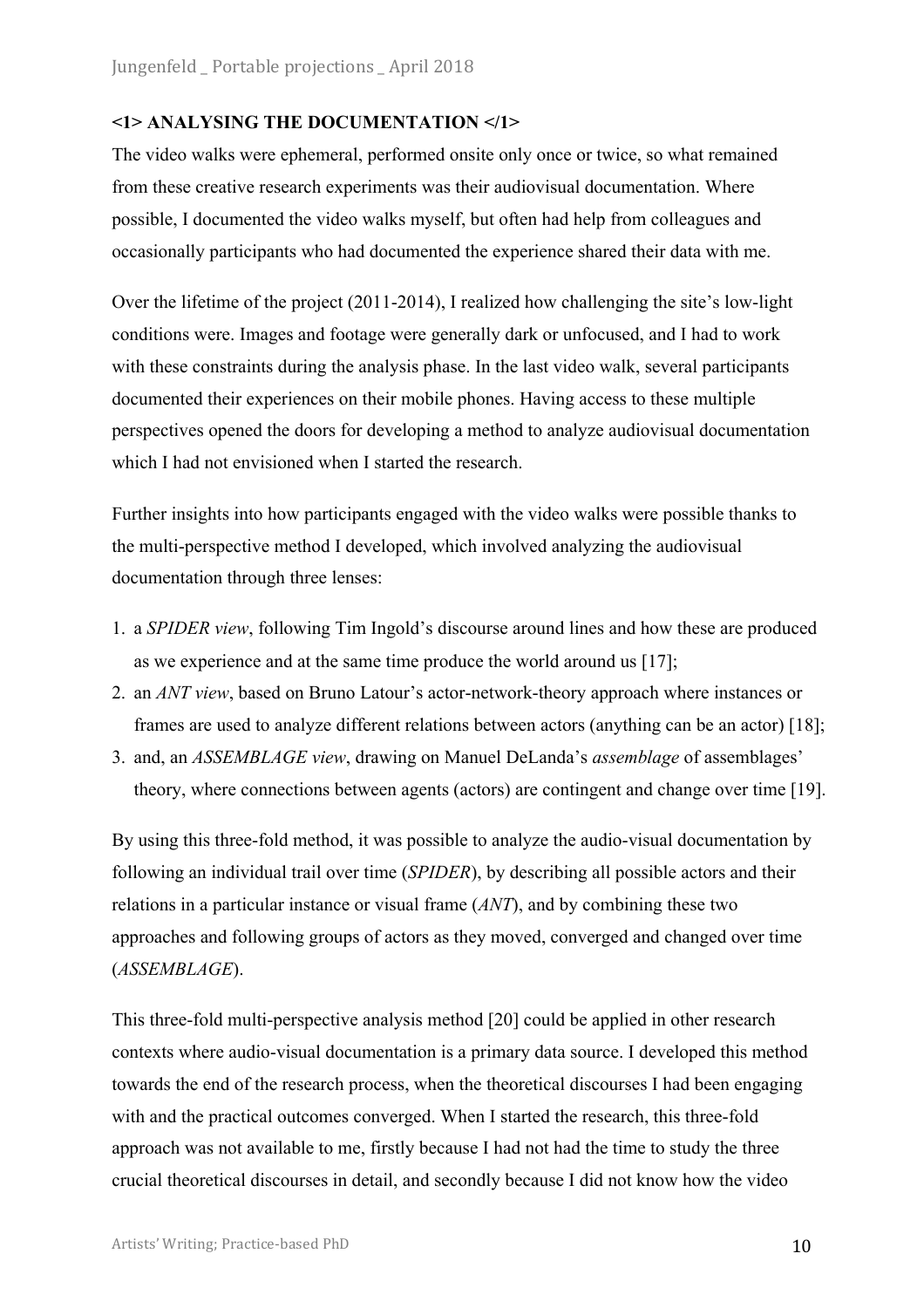walks were going to evolve and how they were going to be documented. It was the practicebased research methodology that enabled me to develop the artworks and this particular analysis method.

## **<1> CONCLUSIONS </1>**

In this practice-based research, I have investigated the creative potential of handheld projectors to become agents of co-produced mediated environments. Bearing in mind that screen-based PEDs such as mobile phones or iPods can isolate people from their immediate surroundings, in this research I have attempted to disrupt and break through these isolating media cocoons, and to invite people to become co-producers of shared mediated spaces using projections. During the research, the pilot, guided and self-directed video walks and the three-fold visual analysis method were all intertwined. None of these aspects – neither the theoretical nor the practical outcomes – could have been achieved in isolation without the experimentation and critical reflections that resulted from the practice-based research process.

My intention with this article has been to highlight the importance of the different methodological components of any practice-based research project, and how both practice and theory are integral parts of the process, happening in parallel but also continuously influencing each other [21]. Furthermore, the rationale has been to put practice at the heart of the research, and to examine how, through a sustained period of practice, it is possible to identify issues and propose creative solutions, building upon the experience and theoretical discourses with which the researcher engages throughout the whole research project.

## **References and Notes**

[1] L. Candy and E. Edmonds, *Practice-based Research in the Creative Arts* (Leonardo, 2018).

[2] R. von Jungenfeld, *Walking with Portable Projections* (Edinburgh DataShare, 2016). https://datashare.is.ed.ac.uk/handle/10283/1938

[3] M. Ito, D. Okabe and K. Anderson, "Portable objects in three global cities: The personalization of urban places" in R. Ling and S. W. Campbell (eds.), *The reconstruction of space and time: mobile communication practices* (Transaction Publishers, 2009) pp. 67-87.

[4] T. Ingold, *Lines: A Brief History* (Routledge, 2007).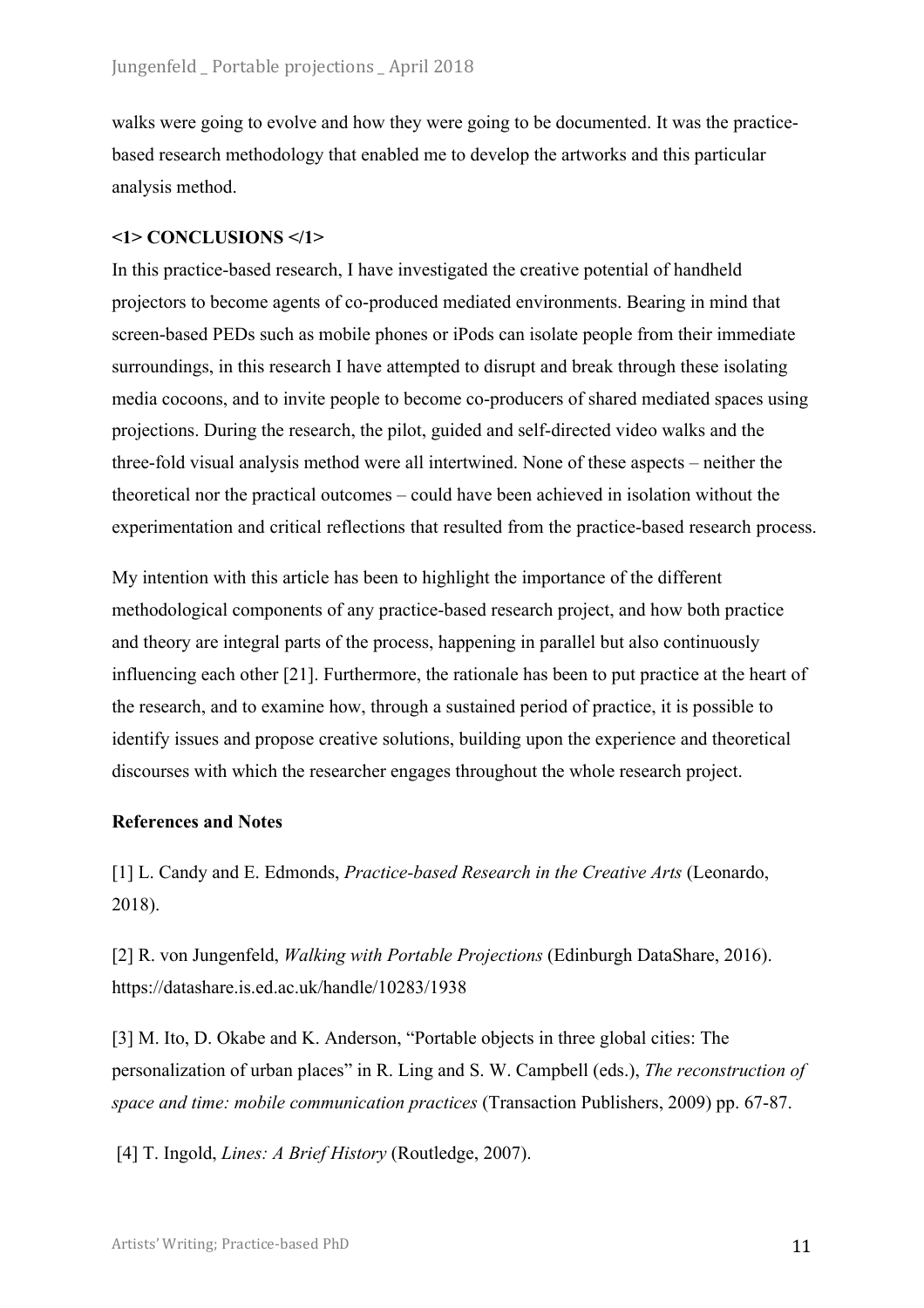[5] T. Ingold, *The Perception of the Environment: Essays on Livelihood, Dwelling and Skill* (Routledge, 2000).

[6] R. von Jungenfeld, *Walking with Portable Projections* (Edinburgh Research Archive, 2016). http://hdl.handle.net/1842/20472

[7] H. Arendt, *The Human Condition* (University of Chicago Press, 1958).

[8] R. von Jungenfeld. [4]

[9] J. D. Bolter and R. Grusin, *Remediation: Understanding Media* (MIT Press, 1999).

[10] S. Pink, "Walking with video" in *Visual Studies,* 22:3, (Routledge, 2007) pp. 240-252.

[11] M. Ito, D. Okabe and K. Anderson [2].

[12] H. Lefebvre, *The Production of Space* (Wiley, 1992).

[13] A. Clark, *Supersizing the Mind: Embodiment, Action and Cognitive Extension* (OUP, 2008).

[14] T. Ingold [3] [4].

[15] L. Malafouris, *How Things Shape the Mind: A Theory of Material Engagement* (MIT, 2013) p. 163.

[16] M. DeLanda, *A New Philosophy of Society: Assemblage Theory & Social Complexity*  (Continuum, 2006).

[17] T. Ingold, *Being Alive: Essays on Movement, Knowledge and Description* (Routledge, 2011).

[18] B. Latour, *Reassembling the Social: An Introduction to Actor-Network-Theory* (OUP, 2005).

[19] M. DeLanda [13].

[20] R. von Jungenfeld [4] pp. 124-163.